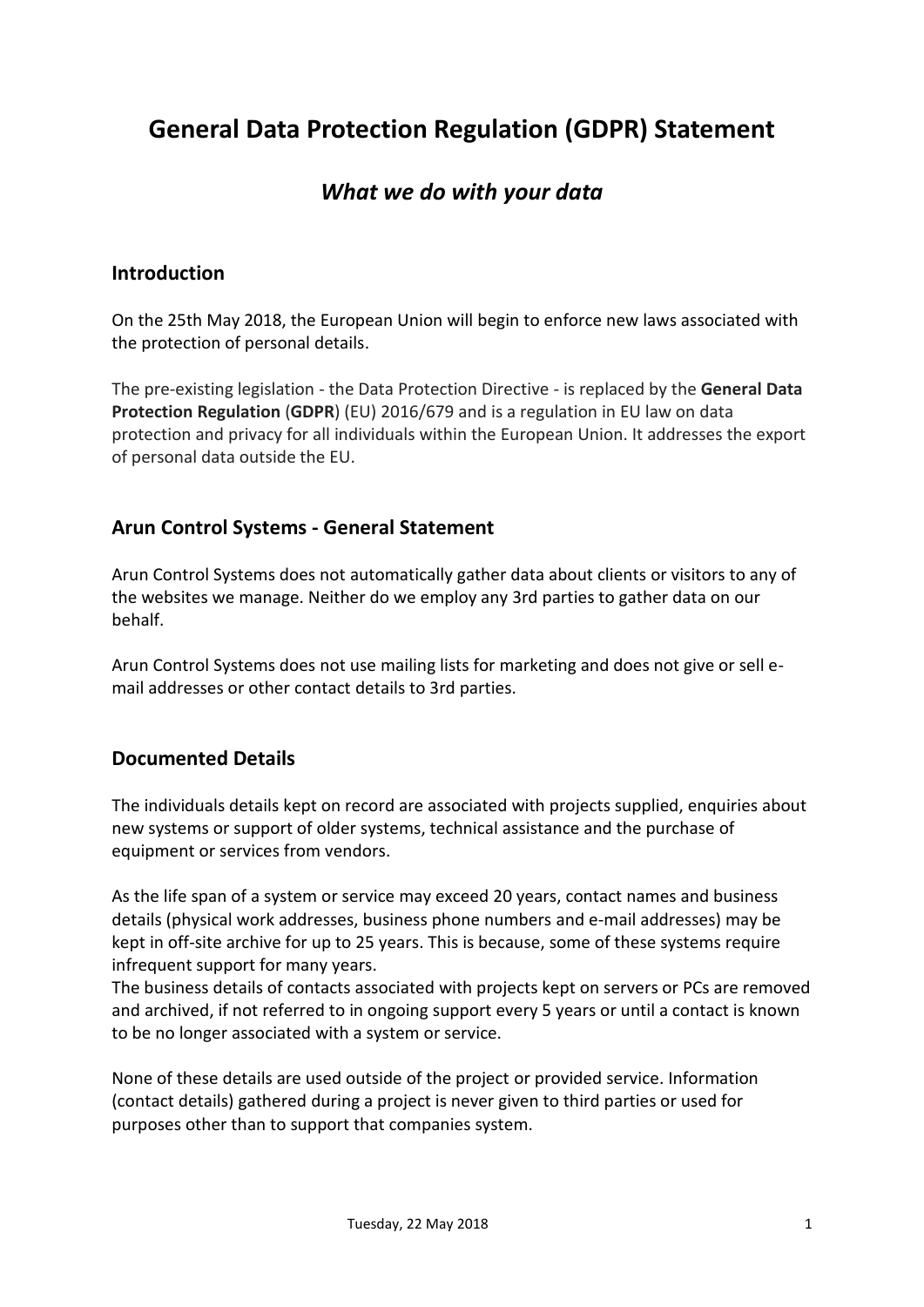Exchanging details between clients and other vendors (i.e. other sub-contractors working on a project) occurs only with each parties consent or instruction.

All paper documentation is shredded prior to disposal.

#### **Marketing Mail Outs**

Arun Control Systems does not send out electronic or hard copy marketing material to any individuals, except in response to requests by that individual.

#### **E-mail Addresses**

Arun Control Systems only retains e-mail addresses submitted to us in relation to on-going projects, project or technical support or other enquiries that require a response. Specifically;

1. our version of Microsoft Outlook, used across the office, puts contacts addresses into the 'outlook address book' at the point we reply to that contact's or correspondents e-mail

OR

2. an address is entered into our 'outlook address book' when provided by the client, enquirer or vendor directly by phone, personally, from paper correspondence or via business card

E-mail addresses are only used in conjunction with current enquiries or ongoing system support and are never used for marketing lists or passed to other parties without express permission of the client. For example, if an enquiry requires consultation with another specialist company or consultant, the enquirers contact details are only passed to that specialist with consent from the enquirer.

Contacts in the address book are removed when that contact is no longer associated with an existing system or enquiry or upon request for removal.

At any time a contact can request to be removed from the contact list or address book.